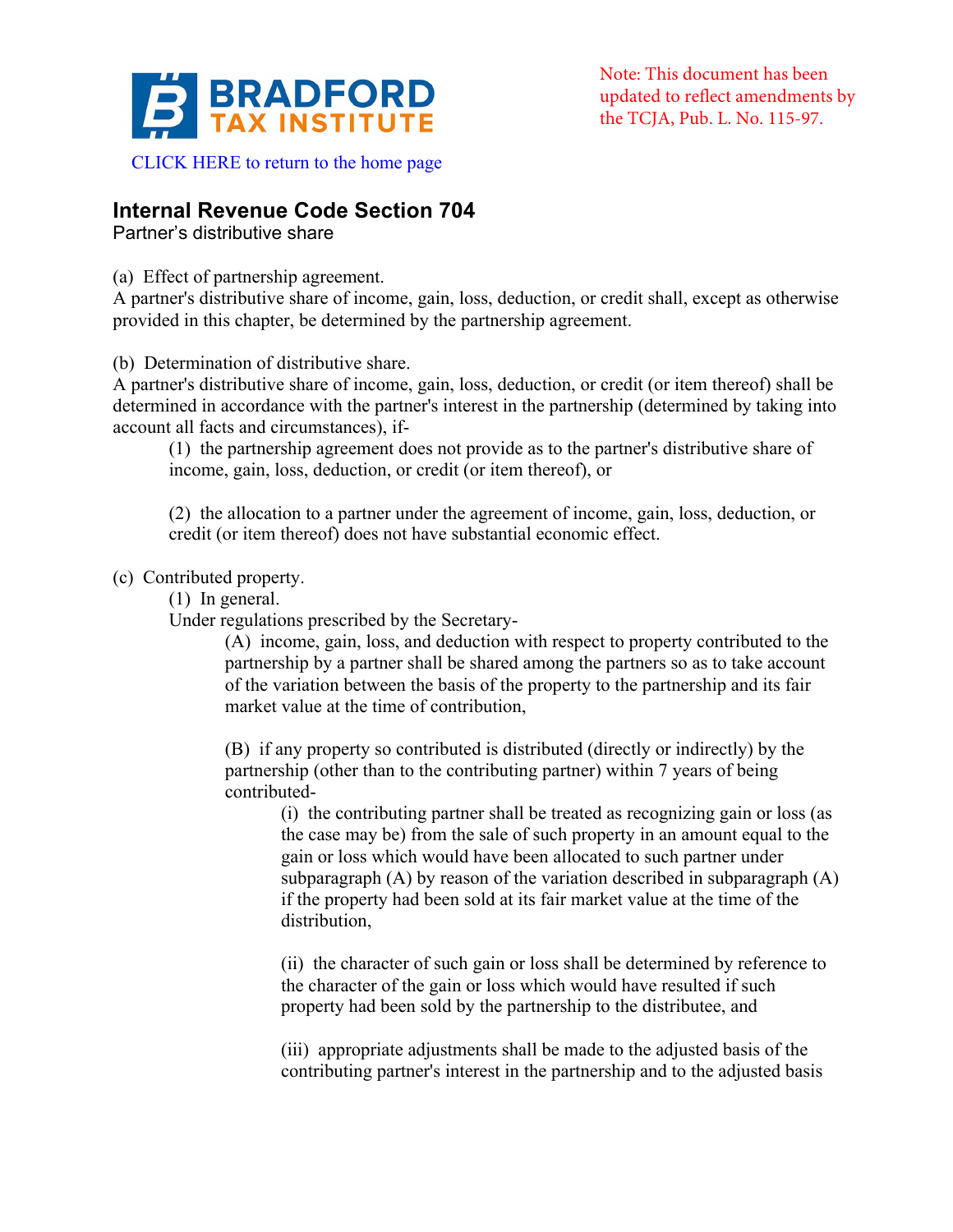of the property distributed to reflect any gain or loss recognized under this subparagraph , and

(C) if any property so contributed has a built-in loss-

(i) such built-in loss shall be taken into account only in determining the amount of items allocated to the contributing partner, and

(ii) except as provided in regulations, in determining the amount of items allocated to other partners, the basis of the contributed property in the hands of the partnership shall be treated as being equal to its fair market value at the time of contribution.

For purposes of subparagraph  $(C)$ , the term "built-in loss" means the excess of the adjusted basis of the property (determined without regard to subparagraph  $(C)(ii)$ ) over its fair market value at the time of contribution.

(2) Special rule for distributions where gain or loss would not be recognized outside partnerships.

Under regulations prescribed by the Secretary, if-

(A) property contributed by a partner (hereinafter referred to as the "contributing partner") is distributed by the partnership to another partner, and

(B) other property of a like kind (within the meaning of section 1031 ) is distributed by the partnership to the contributing partner not later than the earlier of-

(i) the 180th day after the date of the distribution described in subparagraph (A) , or

(ii) the due date (determined with regard to extensions) for the contributing partner's return of the tax imposed by this chapter for the taxable year in which the distribution described in subparagraph (A) occurs,

then to the extent of the value of the property described in subparagraph (B) , paragraph (1)(B) shall be applied as if the contributing partner had contributed to the partnership the property described in subparagraph (B) .

(3) Other rules.

Under regulations prescribed by the Secretary, rules similar to the rules of paragraph (1) shall apply to contributions by a partner (using the cash receipts and disbursements method of accounting) of accounts payable and other accrued but unpaid items. Any reference in paragraph (1) or (2) to the contributing partner shall be treated as including a reference to any successor of such partner.

# (d)

# (1) In general.

A partner's distributive share of partnership loss (including capital loss) shall be allowed only to the extent of the adjusted basis of such partner's interest in the partnership at the end of the partnership year in which such loss occurred.